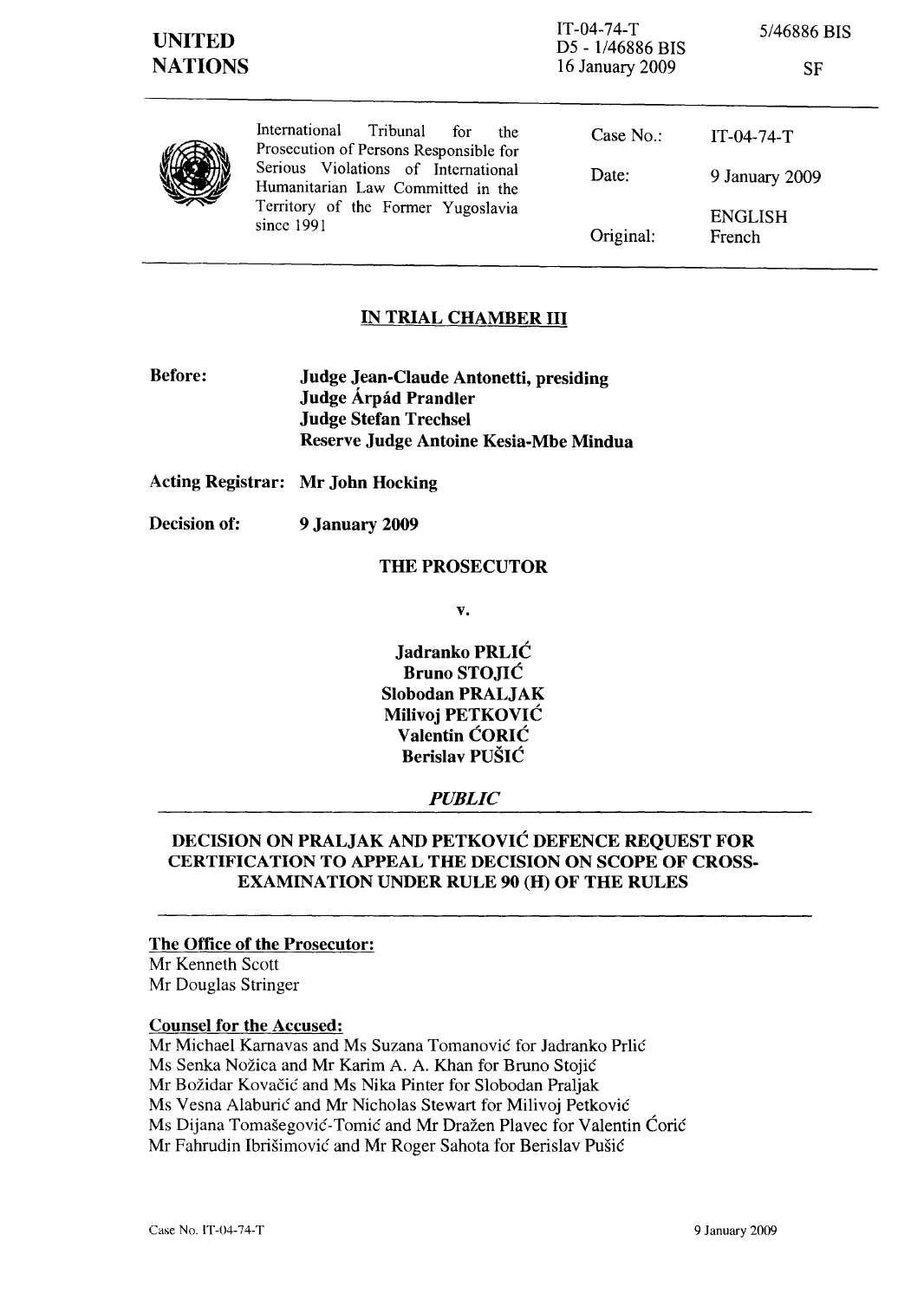**TRIAL CHAMBER III** ("Chamber") of the International Tribunal for the Prosecution of Persons Responsible for Serious Violations of International Humanitarian Law Committed in the Territory of the Former Yugoslavia since 1991 ("Tribunal"),

SEIZED of "Slobodan Praljak and Milivoj Petković's Request for Certification to Appeal the Trial Chamber's 27 November 2008 Decision on the Prosecution's Further Examination-in-Chief", filed by Counsel for the Accused Praljak and the Accused Petković ("Praljak and Petković Defences") on 4 December 2008 ("Request") in which the Praljak and Petković Defences request leave of the Chamber to appeal the "Decision on Scope of Cross-Examination under Rule 90 (H) of the Rules, rendered by the Chamber on 27 November 2008 ("Impugned Decision") in accordance with Rule 73 (B) of the Rules of Procedure and Evidence ("Rules"),

NOTING the "Prosecution Response to Slobodan Praljak and Milivoj Petković's Request for Certification to Appeal the Trial Chamber's 27 November 2008 Decision on the Prosecution's Further Examination-in-Chief", filed by the Office of the Prosecutor ("Prosecution") on 18 December 2008 ("Response"), in which the Prosecution requests that the Chamber dismiss the Request on the ground that it fails to satisfy the requirements of Rule 73 (B) of the Rules,

CONSIDERING that Counsel for the Accused Prlić, Stojić, Ćorić and Pušić did not file a response to the Request,

**CONSIDERING** that in the Request, the Praljak and Petković Defences submit that the Impugned Decision is unfair in that it puts into place a procedure whereby an Accused could be convicted on the basis of untested evidence, in violation of the right of equality of arms and in violation of the right of an Accused to be accorded the same rights as if he were being tried separately,<sup>1</sup>

**CONSIDERING** that the Praljak and Petković Defences further submit that this system implemented by the Impugned Decision does ensure an expeditious trial to the extent that it permits the Prosecution to continue to put its case in the crossexamination of a Defence witness,<sup>2</sup>

 $1$  Request, paras. 30, 31, 34 and 35.

 $2$  Request, paras. 24-27 and 36.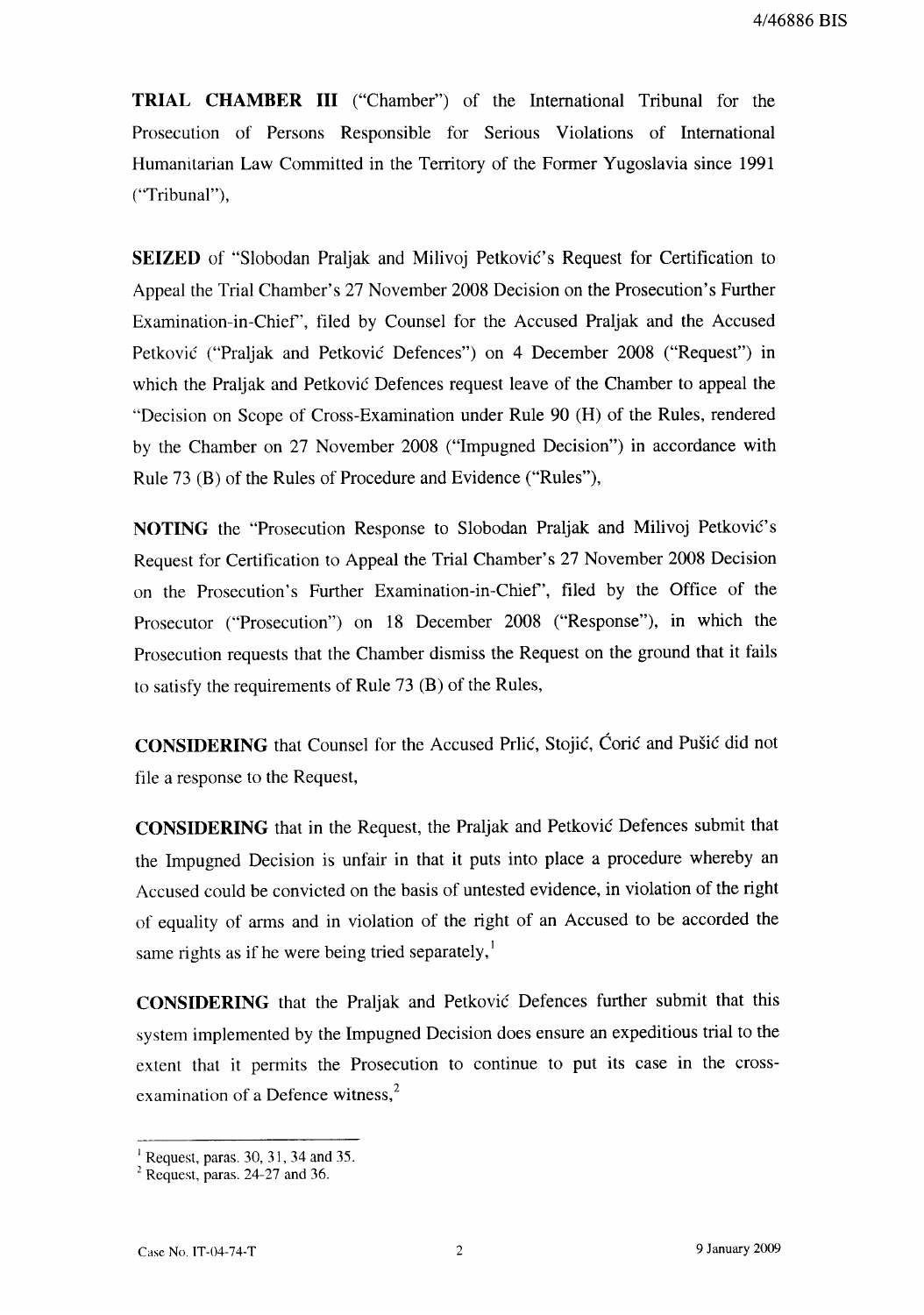CONSIDERING finally that the Praljak and Petković Defences argue that the resolution of this matter by the Appeals Chamber would materially advance the proceedings since it would allow the Defence to know how it "should respond to the Prosecution tactics in court",<sup>3</sup>

**CONSIDERING** that the Prosecution argues that the Request is general, hypothetical and imprecise with respect to the alleged prejudice the Impugned Decision has caused to the Accused.<sup>4</sup>

**CONSIDERING** that the Prosecution submits that the Chamber has made no error in applying Rule 90 (H) and that it has taken the rights of the Accused into account, contrary to the assertions by the Praljak and Petković Defences,<sup>5</sup>

**CONSIDERING** finally that the Prosecution argues that the appeal of the Impugned Decision would have no chance to succeed since this would amount to rendering Rule 90 (H) (i) meaningless, and that as a result an appeal of the Impugned Decision would not materially advance the proceedings,<sup>6</sup>

**CONSIDERING** that under Rule 73 (B) of the Rules, "decisions on all motions are without interlocutory appeal save with certification by the Trial Chamber, which may grant such certification if the decision involves an issue that would significantly affect the fair and expeditious conduct of the proceedings or the outcome of the trial, and for which, in the opinion of the Trial Chamber, an immediate resolution by the Appeals Chamber may materially advance the proceedings",

**CONSIDERING** that consequently, certification to appeal is a matter within the discretionary power of the Chamber, which must first verify whether the two cumulative conditions set out in Rule 73 (B) of the Rules have been met in this case,<sup>7</sup>

**CONSIDERING** that in this case the Chamber would first point out that the Impugned Decision merely recalls and specifies the Chamber's consistent interpretation of Rule 90 (H) (i), according to which the cross-examining party may

Request, para. 39.

Response, paras. 7-11.

Response, paras. 12-20.

Response, paras. 21-25.

The Prosecutor v. Pavle Strugar, Case No. IT-01-42-T, Decision on Defence Motion for Certification, 17 June 2004, para. 2.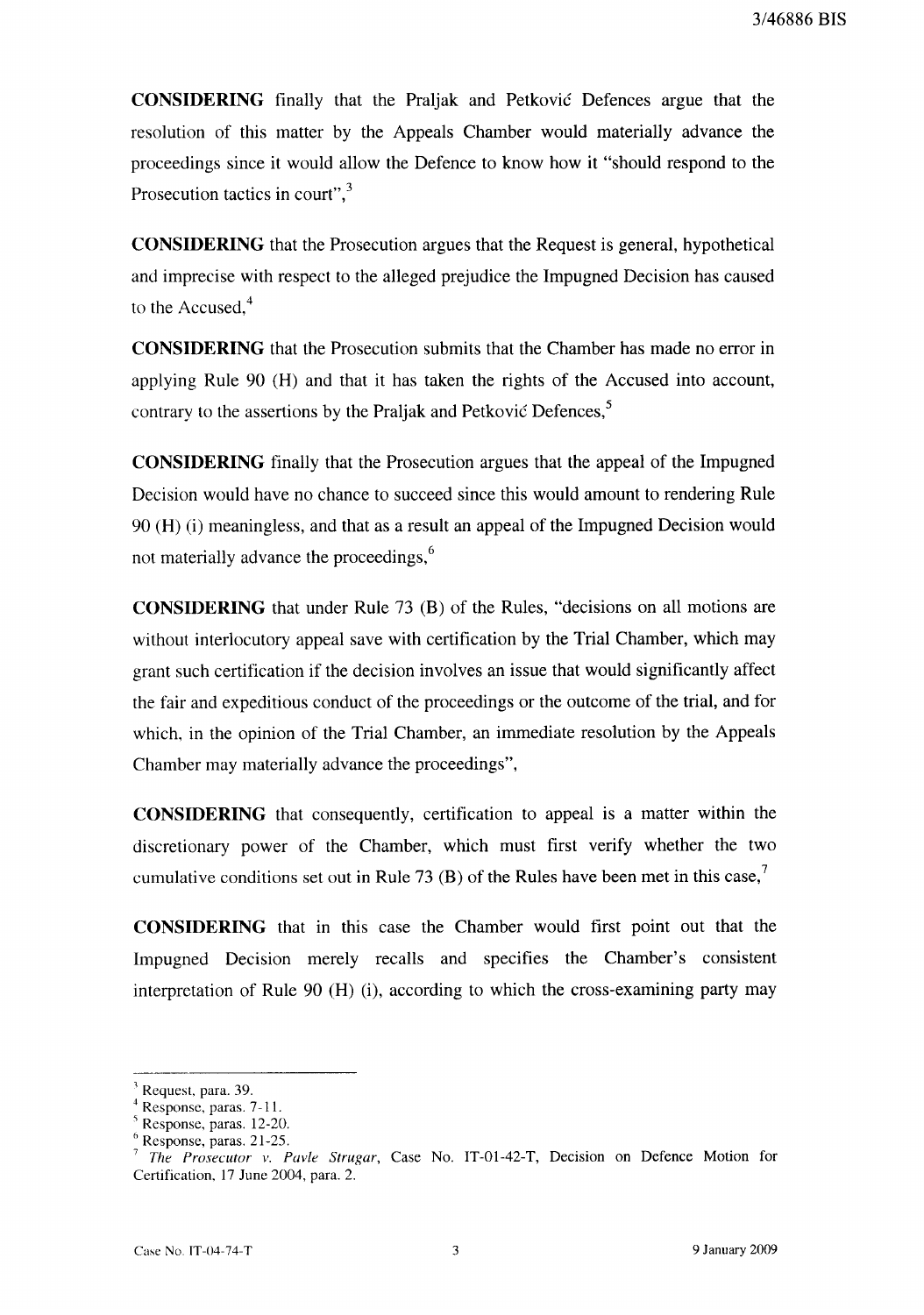2/46886 BIS

ask questions which go beyond the scope of the direct examination and which relate to its own case,<sup>8</sup>

**CONSIDERING** that the Chamber next recalls that this possibility should not be considered as violating the adversarial principle, the fairness of the proceedings or the right of the Accused to be accorded the same rights as if he were being tried separately, since during the Prosecution case, the Defence teams too had the opportunity to cross-examine on matters outside the framework of direct examination and which relate to their case<sup>9</sup> and, in addition, the Chamber adopted a provision permitting further cross-examination in "exceptional circumstances",<sup>10</sup>

CONSIDERING that the Chamber finally notes that the Praljak and Petković Defences never appealed the main decisions of the Chamber as regards the application of Rule 90 (H); that in particular, when the Petković Defence requested leave to appeal the Decision of 24 April 2008, it only raised questions relating to the time allocated to the Prosecution for its cross-examination and to the admission of exhibits.<sup>11</sup>

**CONSIDERING** that the Chamber is therefore of the opinion that in the Request, the Praliak and Petković Defences have in no way demonstrated that the conditions of Rule 73 (B) were met, as the Impugned Decision merely recalls and specifies a practice well-established by the Chamber,

**CONSIDERING** that in addition the Chamber deems that the immediate resolution of the issue by the Appeals Chamber at this stage would not materially advance the proceedings but could, conversely, create a serious risk of obstructing the proper conduct of the trial in view of the Chamber's consistent practice as regards the application of Rule 90 (H) of the Rules,

<sup>&</sup>lt;sup>8</sup> Impugned Decision, para. 14. See also the "Decision on the Mode of Interrogating Witnesses", rendered by the Chamber on 10 May 2007, para. 13; the "Decision Adopting Guidelines for the Presentation of Defence Evidence", rendered by the Chamber on 24 April 2008 ("Decision of 24 April 2008"), para. 7 and the "Decision on Prosecution Motion Concerning Use of Leading Questions, the Attribution of Time to the Defence Cases, the Time Allowed for Cross-Examination by the Prosecution, and Associated Notice Requirements", rendered by the Chamber on 4 July 2008, para. 13. <sup>9</sup> Impugned Decision, para. 15.

<sup>&</sup>lt;sup>10</sup> Decision of 24 April 2008, Guideline 1, para. 2. See also the Impugned Decision, para. 16.

<sup>&</sup>lt;sup>11</sup> "Application of Petković Defence for Certification Under Rule 73(B) for Appeal Against Points in the Trial Chamber's 24 April 2008 Decision Adopting Guidelines For The Presentation Of Defence Evidence", filed by Counsel for the Accused Petković on 1 May 2008.